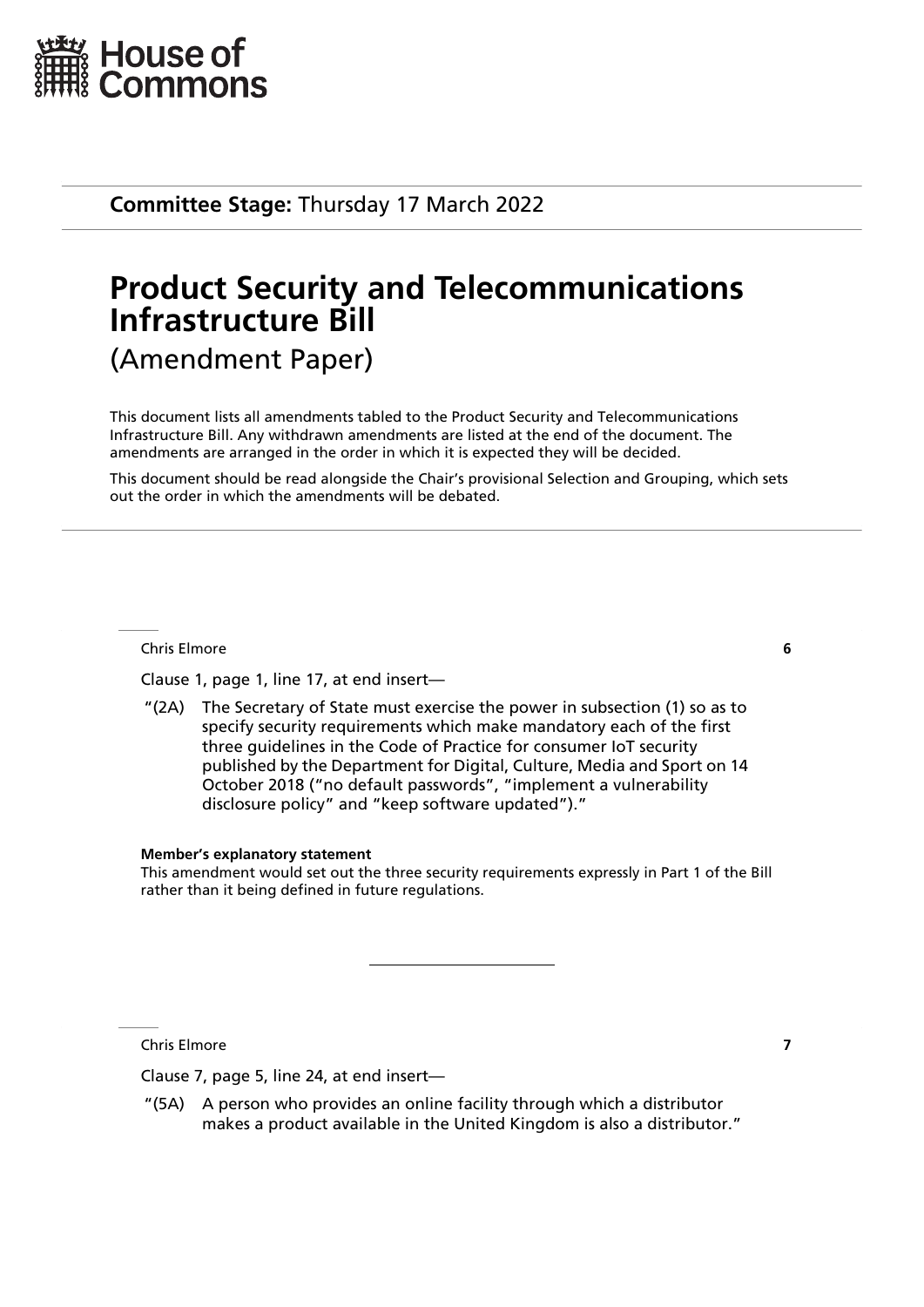#### **Member's explanatory statement**

This amendment would ensure that online marketplaces are considered to be distributors and are thus subject to the security requirements of the Bill.

Julia Lopez **1**

Clause 58, page 41, line 25, at end insert—

"(4A) In paragraph 13 (access to land)—

- (a) in sub-paragraph (1)(a), for "paragraph 3" substitute "paragraph  $3(1)$ ";
- (b) in sub-paragraph (2), for "paragraph 3" substitute "paragraph  $3(1)$ ".
- (4B) In paragraph 38 (right of landowner or occupier of neighbouring land to require removal of electronic communications apparatus), in subparagraph (3), for "paragraph 3(h)" substitute "paragraph 3(1)(h)"."

#### **Member's explanatory statement**

This amendment is consequential on the amendment made by clause 58(2)(a) to paragraph 3 of the electronic communications code.

Chris Elmore **9**

Clause 59, page 41, line 42, after "agreement" insert "other than with a private landlord"

#### **Member's explanatory statement**

This amendment, together with Amendments 10, 11 and 12, would apply a different regime under the Electronic Communications Code to private landlords, giving automatic upgrade rights for operators to properties owned by private landlords subject to the condition that the upgrading imposes no additional burden on the other party to the agreement.

Chris Elmore **10**

Clause 59, page 43, line 26, at end insert—

"5B Paragraph 17 of the new code (power for operator to upgrade or share apparatus) applies in relation to an operator who is a party to a subsisting agreement with a private landlord, but as if for sub-paragraphs (1) to (6) there were substituted—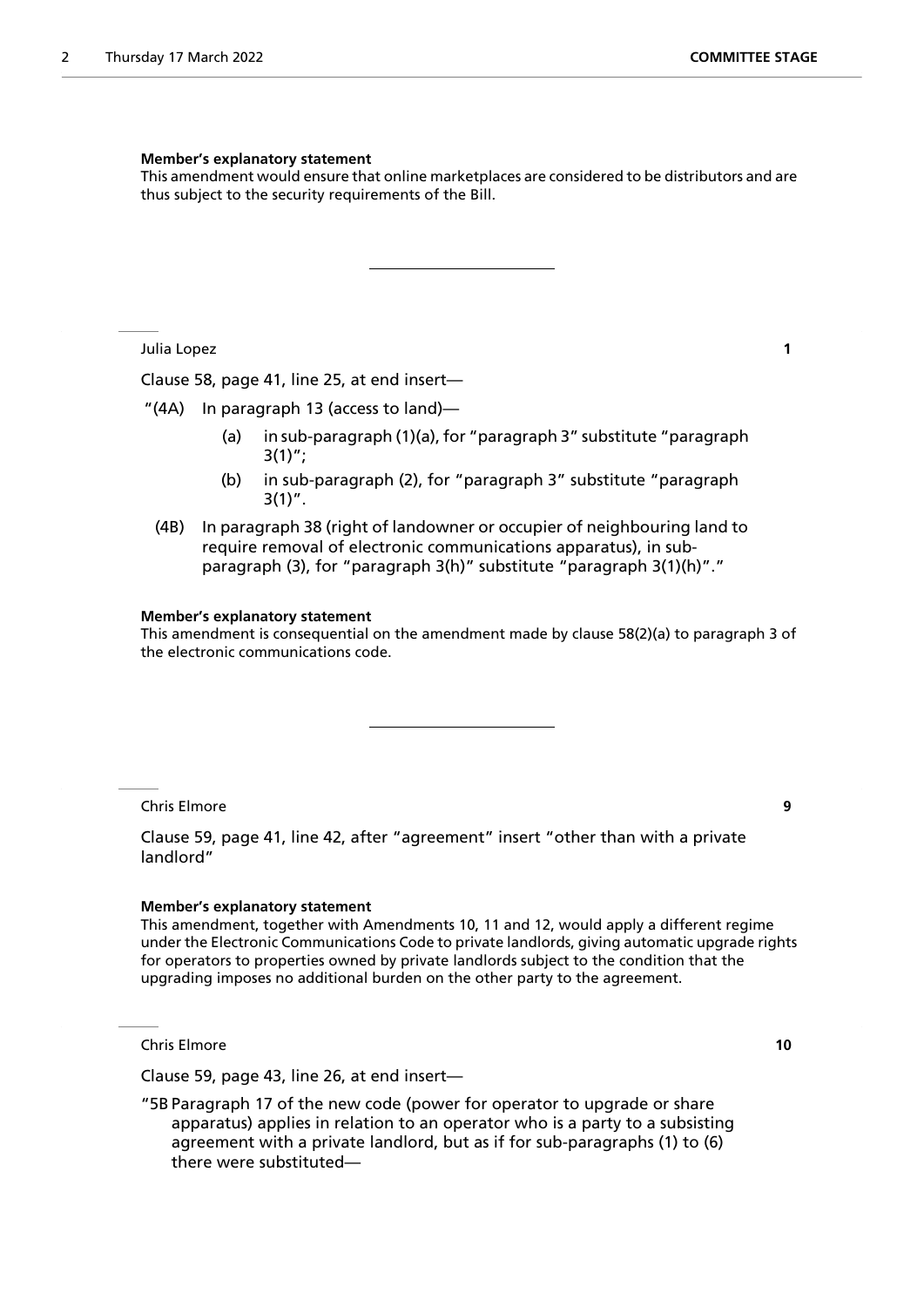- "(1)This paragraph applies where—
	- (a) an operator ("the main operator") keeps electronic communications apparatus installed on, under or over land, and
	- (b) the main operator is a party to a subsisting agreement in relation to the electronic communications apparatus.
- (2) If the conditions in sub-paragraphs (3), (4) and (6) are met, the main operator may—
	- (a) upgrade the electronic communications apparatus, or
	- (b) share the use of the electronic communications apparatus with another operator.
- (3) The first condition is that any changes as a result of the upgrading or sharing to the electronic communications apparatus to which the agreement relates have no adverse impact, or no more than a minimal adverse impact, on its appearance.
- (4) The second condition is that the upgrading or sharing imposes no additional burden on the other party to the agreement.
- (5) For the purposes of sub-paragraph (4) a burden includes anything that—
	- (a) has an adverse effect on the person's enjoyment of the land, or
	- (b) causes loss, damage or expense to the person.
- (6) The third condition is that, before the beginning of the period of 21 days ending with the day on which the main operator begins to upgrade the electronic communications apparatus or (as the case may be) share its use, the main operator attaches a notice, in a secure and durable manner, to a conspicuous object on the relevant land.
- (7) A notice attached for the purposes of sub-paragraph (6) must—be attached in a position where it is reasonably legible,
	- (a) be attached in a position where it is reasonably legible,
	- (b) state that the main operator intends to upgrade the electronic communications apparatus or (as the case may be) share its use with another operator,
	- (c) state the date on which the main operator intends to begin to upgrade the electronic communications apparatus or (as the case may be) share its use with another operator,
	- (d) state, in a case where the main operator intends to share the use of the electronic communications apparatus with another operator, the name of the other operator, and
	- (e) give the name of the main operator and an address in the United Kingdom at which the main operator may be contacted about the upgrading or sharing.
- (8) Any person giving a notice at that address in respect of that electronic communications apparatus is to be treated as having been given that address for the purposes of paragraph 91(2).
- (9) Any agreement under Part 2 of this code is void to the extent that—
	- (a) it prevents or limits the upgrading or sharing, in a case where the conditions mentioned in sub-paragraphs (3), (4) and (6) are met, of any electronic communications apparatus to which the agreement relates that is installed on, over or under land, or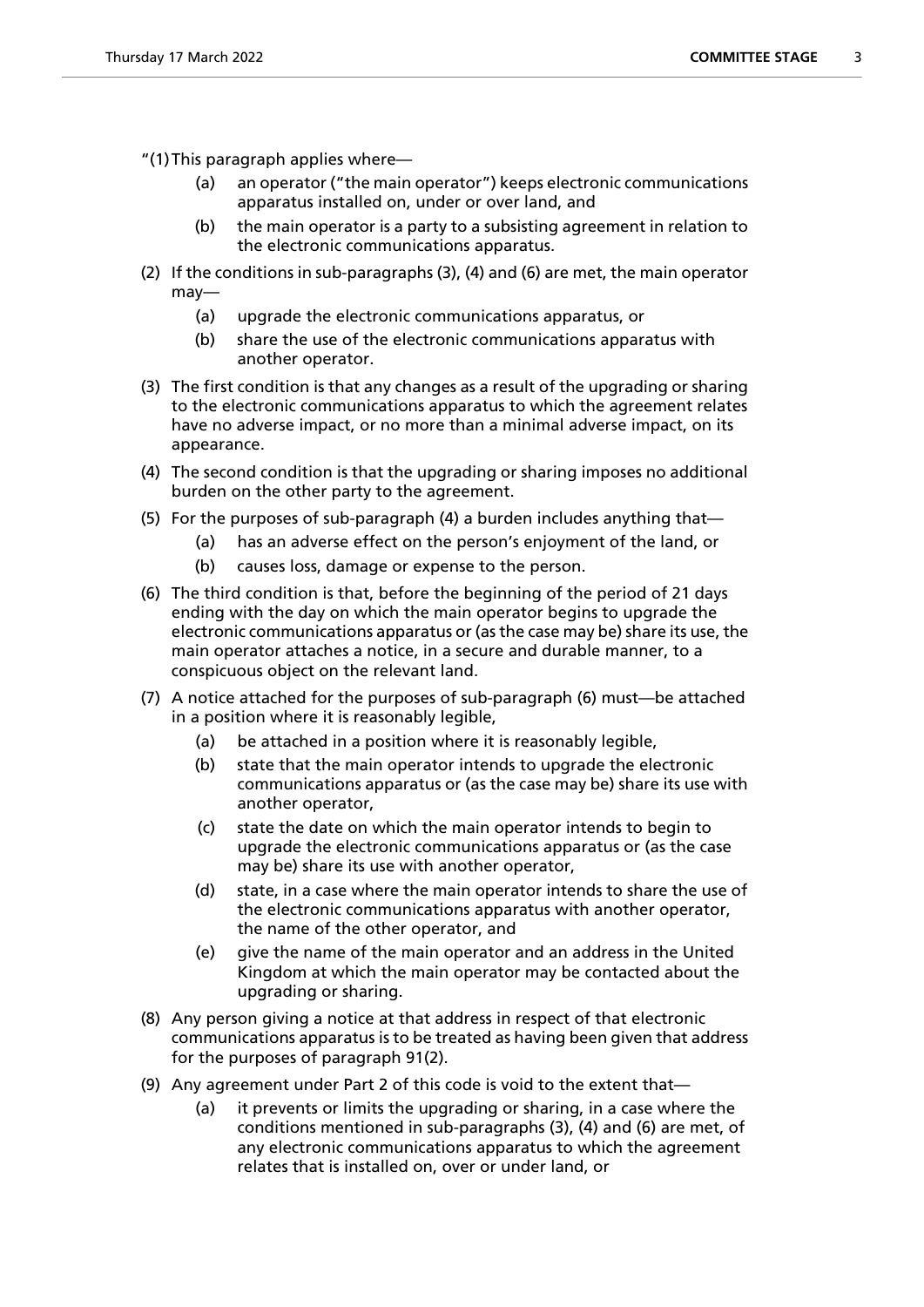- (b) it makes upgrading or sharing of such electronic communications apparatus subject to conditions to be met by the operator (including a condition requiring the payment of money).
- (10)Nothing in this paragraph is to be read as conferring a right on the main operator to enter the land which the main operator would not otherwise have, when upgrading or sharing the use of the electronic communications apparatus.
- (11)References in this paragraph to sharing electronic communications apparatus include carrying out works to the electronic communications apparatus to enable such sharing to take place.

(12)In this paragraph—

"the relevant land" means—

- (a) in a case where the main operator has a right to enter the land, that land;
- (b) in any other case, the land on which works will be carried out to enable the upgrading or sharing to take place or, where there is more than one set of works, the land on which each set of works will be carried out;

"subsisting agreement" has the meaning given by paragraph 1(4) of Schedule 2 to the Digital Economy Act 2017.""

#### **Member's explanatory statement**

This amendment, together with Amendments 9, 11 and 12, would apply a different regime under the Electronic Communications Code to private landlords, giving automatic upgrade rights for operators to properties owned by private landlords subject to the condition that the upgrading imposes no additional burden on the other party to the agreement.

Chris Elmore **11**

Clause 60, page 43, line 38, after "land" insert "not owned by a private landlord"

#### **Member's explanatory statement**

This amendment, together with Amendments 9, 10 and 12, would apply a different regime under the Electronic Communications Code to private landlords, giving automatic upgrade rights for operators to properties owned by private landlords subject to the condition that the upgrading imposes no additional burden on the other party to the agreement.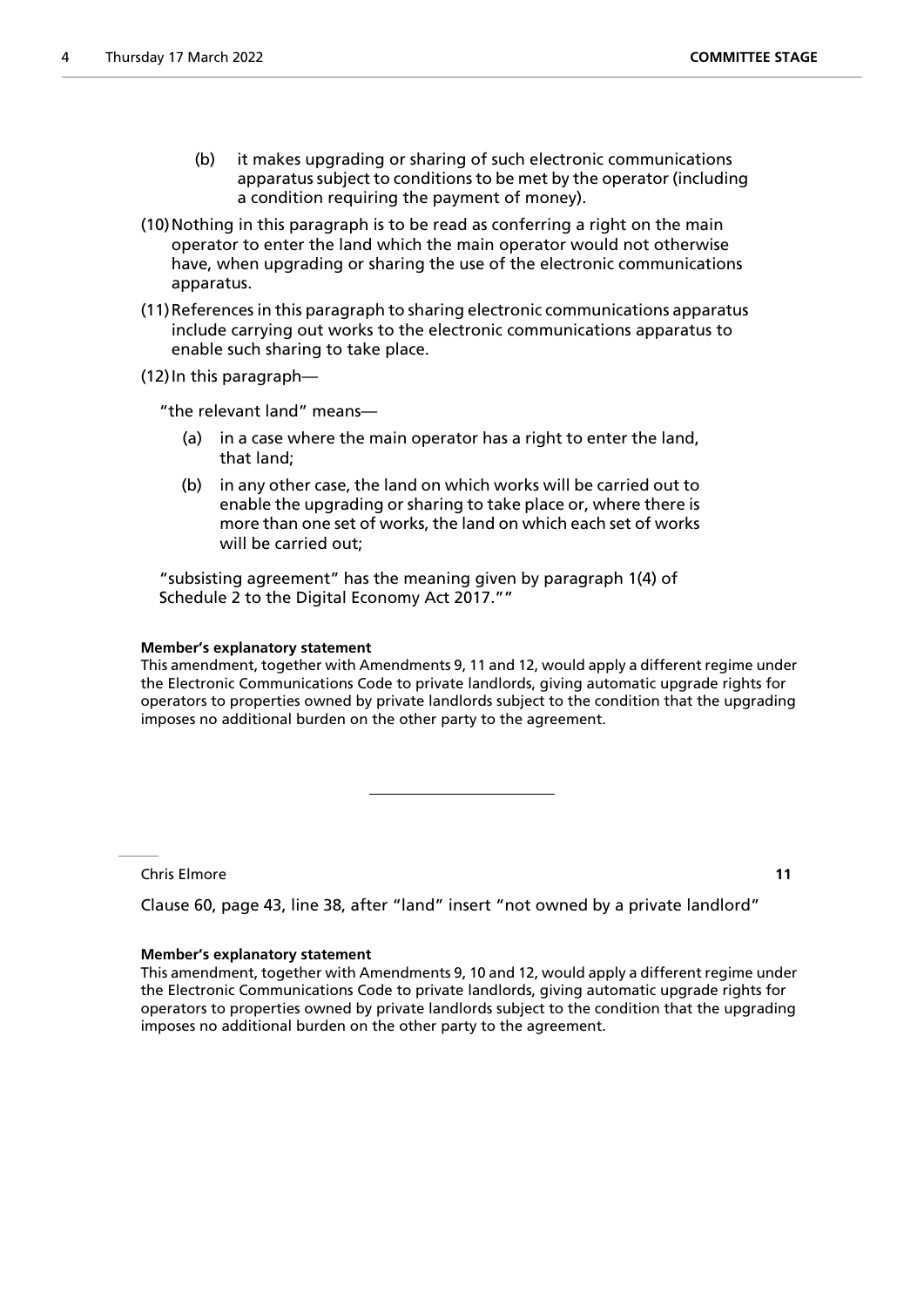Chris Elmore **12**

Clause 60, page 44, line 47, at end insert—

"17B(1)This paragraph applies where—

- (a) an operator ("the main operator") keeps electronic communications apparatus installed on, under or over land owned by a private landlord,
- (b) the main operator is not a party to an agreement under Part 2 of this code in relation to the electronic communications apparatus, and
- (c) the electronic communications apparatus was installed before 29 December 2003.
- (2) If the conditions in sub-paragraphs (3), (4) and (6) are met, the main operator may—
	- (a) upgrade the electronic communications apparatus, or
	- (b) share the use of the electronic communications apparatus with another operator.
- (3) The first condition is that any changes as a result of the upgrading or sharing to the electronic communications apparatus to which any existing agreement between the operator and the landlord relates have no adverse impact, or no more than a minimal adverse impact, on its appearance.
- (4) The second condition is that the upgrading or sharing imposes no additional burden on the landlord.
- (5) For the purposes of sub-paragraph (4) a burden includes anything that—
	- (a) has an adverse effect on the person's enjoyment of the land, or
	- (b) causes loss, damage or expense to the person.
- (6) The third condition is that, before the beginning of the period of 21 days ending with the day on which the main operator begins to upgrade the electronic communications apparatus or (as the case may be) share its use, the main operator attaches a notice, in a secure and durable manner, to a conspicuous object on the relevant land.
- (7) A notice attached for the purposes of sub-paragraph (6) must—
	- (a) be attached in a position where it is reasonably legible,
	- (b) state that the main operator intends to upgrade the electronic communications apparatus or (as the case may be) share its use with another operator,
	- (c) state the date on which the main operator intends to begin to upgrade the electronic communications apparatus or (as the case may be) share its use with another operator,
	- (d) state, in a case where the main operator intends to share the use of the electronic communications apparatus with another operator, the name of the other operator, and
	- (e) give the name of the main operator and an address in the United Kingdom at which the main operator may be contacted about the upgrading or sharing.
- (8) Any person giving a notice at that address in respect of that electronic communications apparatus is to be treated as having been given that address for the purposes of paragraph 91(2).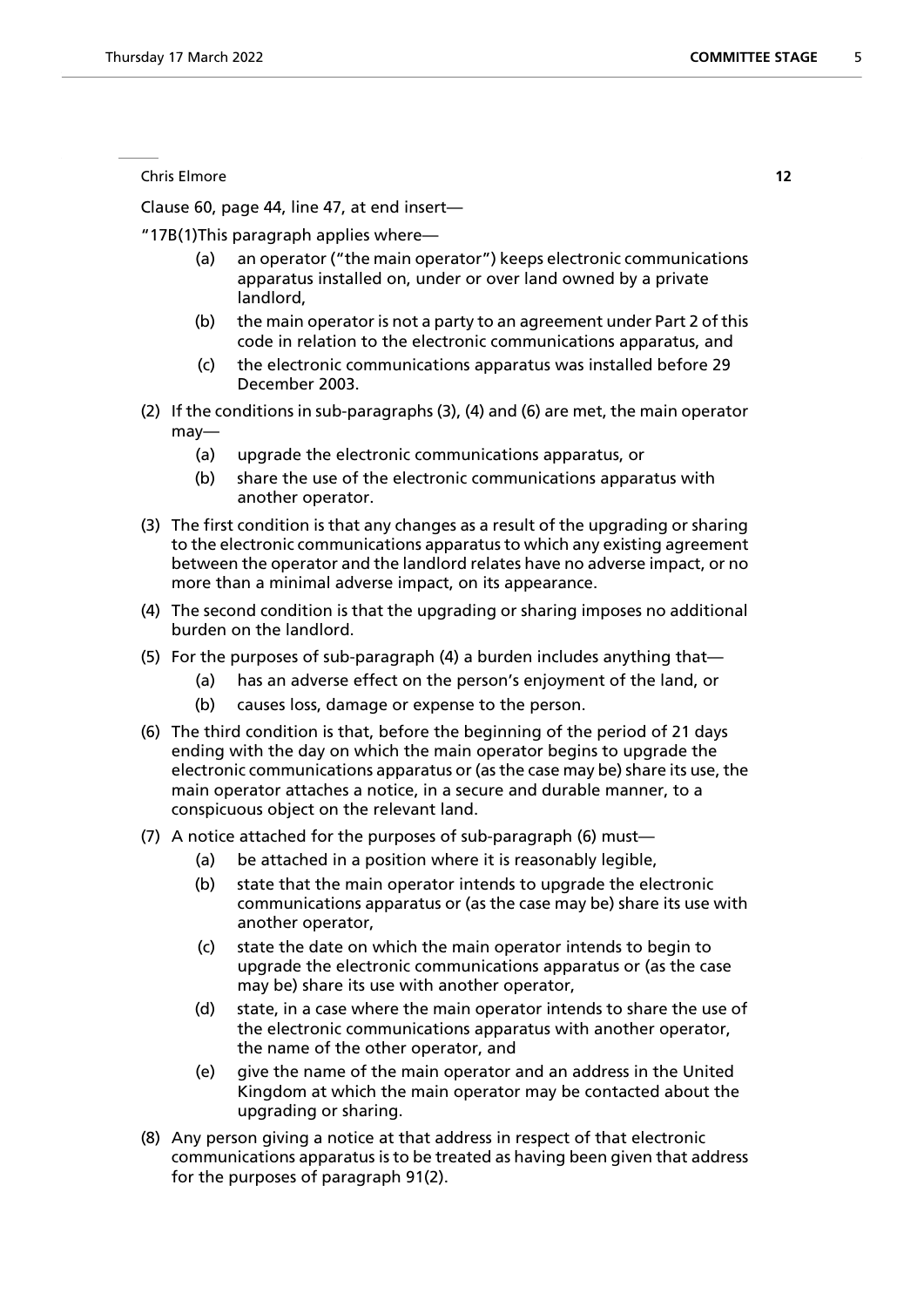- (9) Nothing in this paragraph is to be read as conferring a right on the main operator to enter the land which the main operator would not otherwise have, when upgrading or sharing the use of the electronic communications apparatus.
- (10)References in this paragraph to sharing electronic communications apparatus include carrying out works to the electronic communications apparatus to enable such sharing to take place.
- (11) In this paragraph "the relevant land" means—
	- (a) in a case where the main operator has a right to enter the land, that land;
	- (b) in any other case, the land on which works will be carried out to enable the upgrading or sharing to take place or, where there is more than one set of works, the land on which each set of works will be carried out."

#### **Member's explanatory statement**

This amendment, together with Amendments 9, 10 and 11, would apply a different regime under the Electronic Communications Code to private landlords, giving automatic upgrade rights for operators to properties owned by private landlords subject to the condition that the upgrading imposes no additional burden on the other party to the agreement.

Chris Elmore **8**

Clause 61, page 45, line 37, at end insert—

"(4A) Where the assumptions in subsection (4) cause the market value of a landlord's agreement to decline, the rent payable under a new tenancy granted by order of the court under this Part of this Act shall not decline by more than 40%."

#### **Member's explanatory statement**

This amendment would provide a legal guarantee that site providers' rents fall by no more than 40% under any new agreement.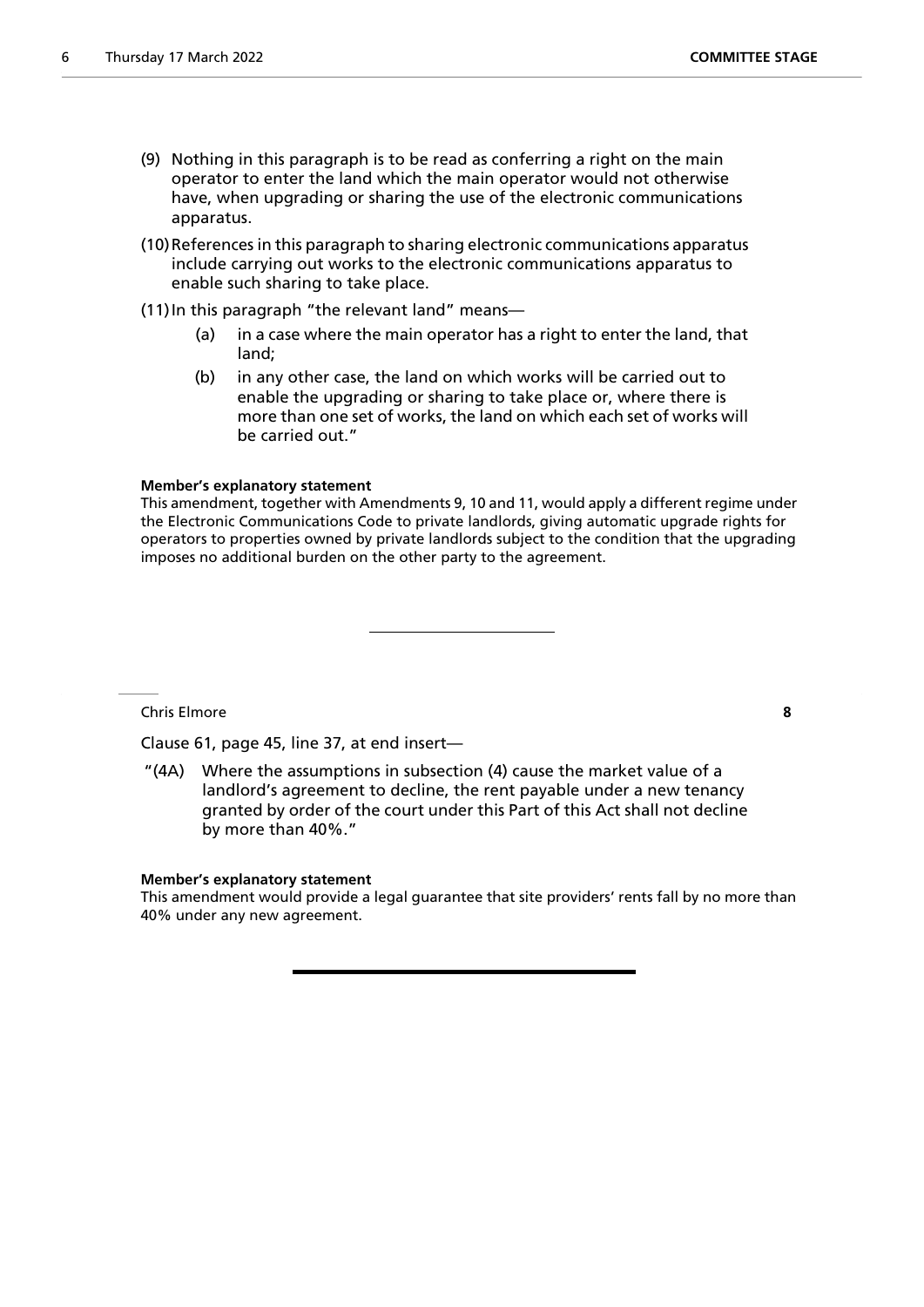#### Julia Lopez **2**

Schedule, page 66, line 17, at end insert—

"(c) in sub-paragraph (8), after "placed on" insert ", under or over"."

#### **Member's explanatory statement**

This amendment clarifies that the right mentioned in paragraph 26(8) of the electronic communications code to require the removal of apparatus applies in relation to apparatus placed under or over land.

Julia Lopez **3**

Schedule, page 66, line 18, after "sub-paragraph (4)" insert "—

(a) after "placed on" insert ", under or over";  $(b)$ 

#### **Member's explanatory statement**

This amendment clarifies that the right mentioned in paragraph 27G(4) of the electronic communications code to require the removal of apparatus applies in relation to apparatus placed under or over land.

Julia Lopez **4**

Schedule, page 66, line 20, leave out sub-paragraph (9)

#### **Member's explanatory statement**

This amendment removes the amendment to paragraph 30(3) of the electronic communications code. The amendment to paragraph 30(3) is unnecessary because paragraph 30(2) would not in any event apply to a code right conferred by virtue of an order under new paragraph 27ZE of the code.

Julia Lopez **5**

Clause 70, page 60, line 15, at end insert— ", and

- (b) amend or repeal any of the following provisions (which provide signposts to those regulations)—
	- (i) paragraph 2A of Schedule 3 to the New Roads and Street Works Act 1991;
	- (ii) section 107(1A) of this Act;
	- (iii) paragraph 97 of Schedule 3A to this Act;
	- (iv) section 69(5A) of the Marine and Coastal Access Act 2009;
	- (v) section 27(6A) of the Marine (Scotland) Act 2010."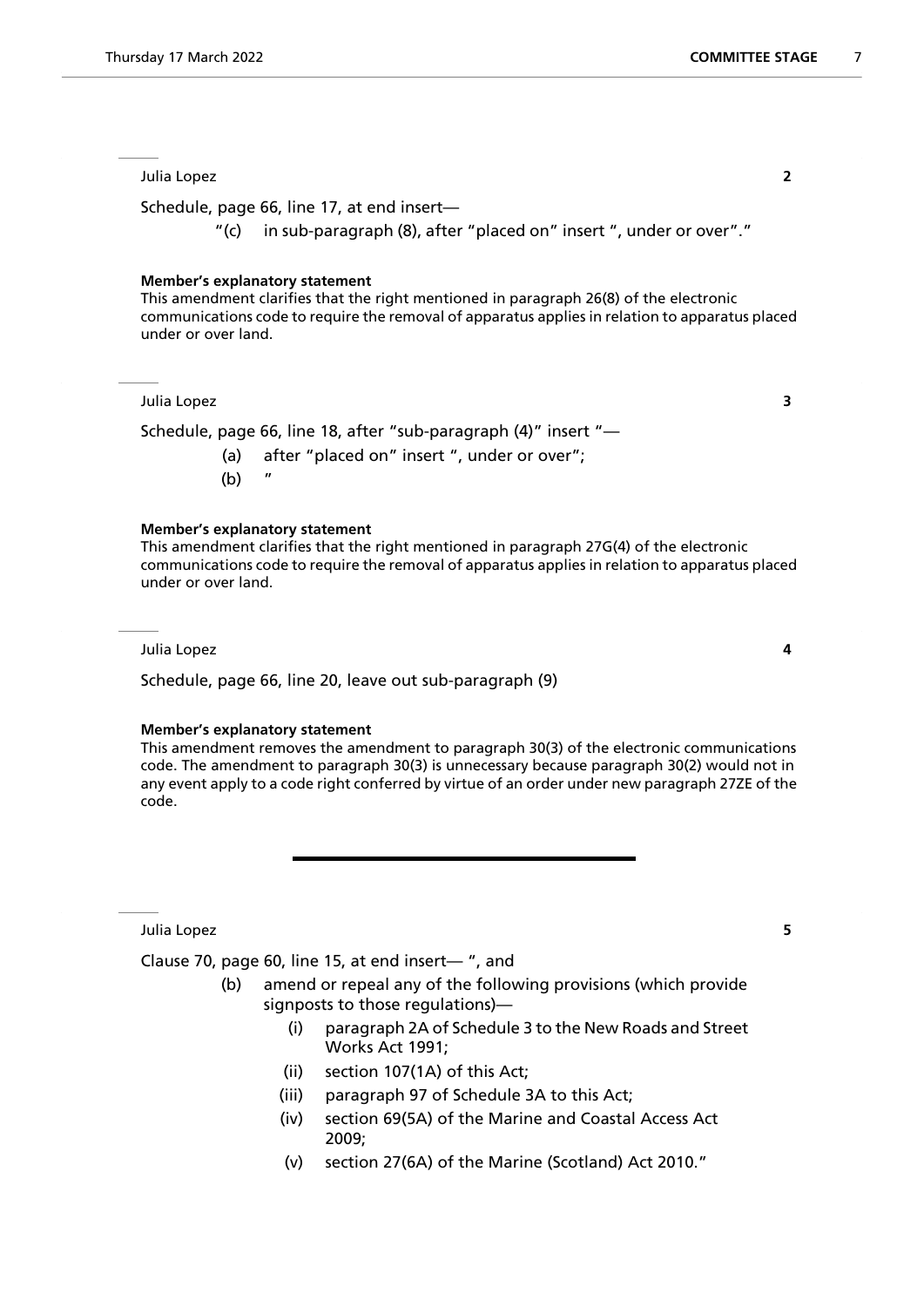#### **Member's explanatory statement**

This amendment ensures that the power conferred by the new section 119A of the 2003 Act includes power to amend or revoke certain signposts in primary legislation which might otherwise be rendered otiose by the exercise of that power.

Chris Elmore **NC1**

To move the following Clause—

#### **"Power for operator to upgrade or share apparatus**

- (1) The electronic communications code is amended as follows.
- (2) In paragraph 17, in sub-paragraph (1), for the words "sub-paragraphs (2) and (3)" substitute "sub-paragraphs (2), (3) and (4A)".
- (3) After sub-paragraph (4) insert—
	- "(4A) The third condition is that, where a site is provided by an emergency service, before the beginning of the period of 21 days, ending with the day on which the main operator begins to upgrade the electronic communications apparatus or (as the case may be) share its use, the main operator provides written notice to the site provider.""

#### **Member's explanatory statement**

This new clause would require operators with agreements under the code that are not subsisting agreements to provide written notice to site providers that are an emergency service before the beginning of the period of 21 days (with the 21 days ending the day the operator begins upgrading the apparatus).

Chris Elmore **NC2**

To move the following Clause—

#### **"Review of the changes to the Electronic Communications code**

- (1) The Secretary of State must conduct a full economic review of the effect of Schedule 1 of the Digital Economy Act 2017 (The Electronic Communications Code).
- (2) The Secretary of State must prepare and publish a report on this review within two months of the passage of this Act and must lay a copy of the report before Parliament."

#### **Member's explanatory statement**

This new clause would require the Secretary of State to outline the economic impact of the 2017 introduction of the Electronic Communications Code.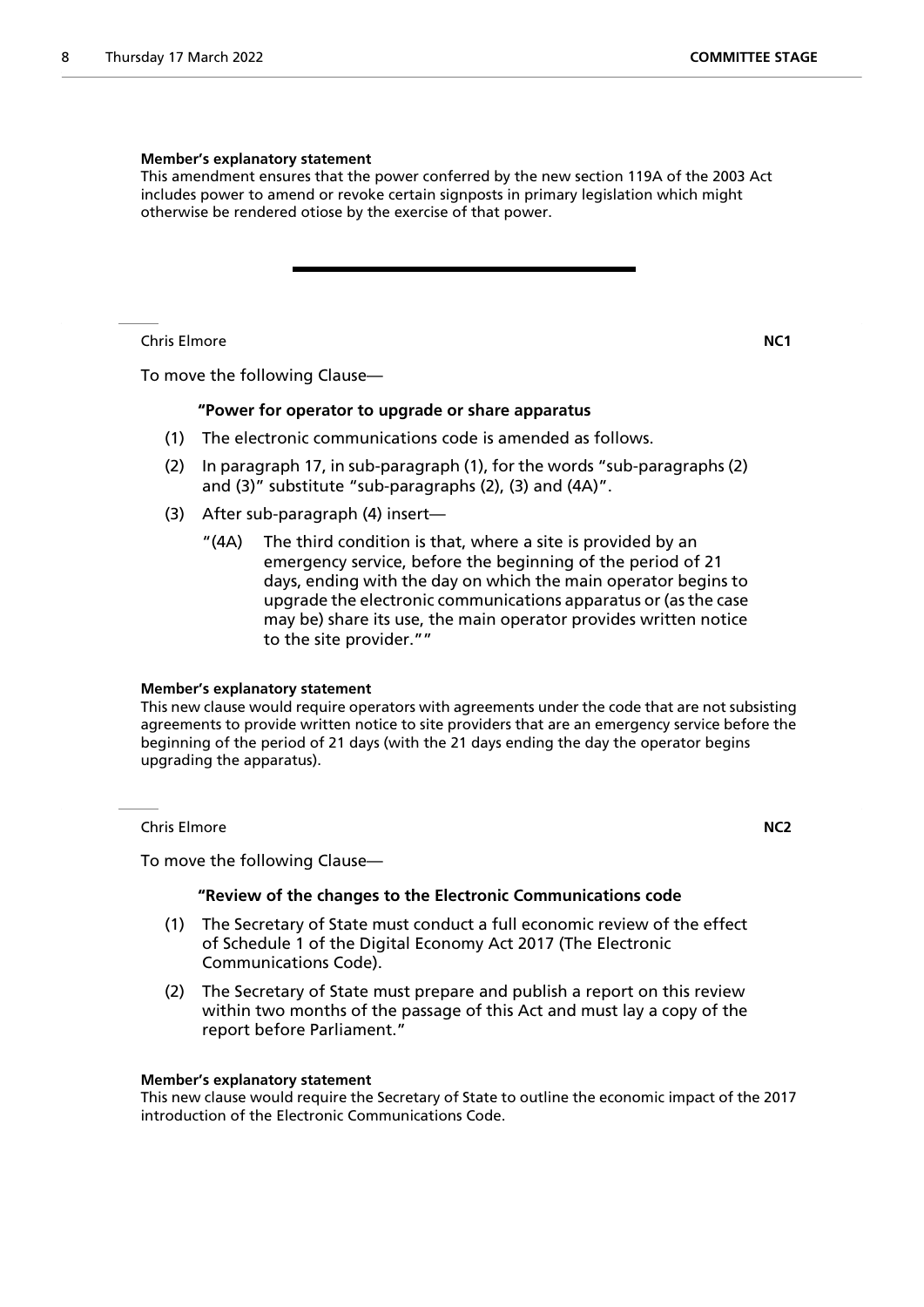**Chris Elmore NC3** 

To move the following Clause—

#### **"Report on security risks to UK consumer connectable products**

- (1) The Secretary of State must prepare a report on the security risks to UK consumer connectable products—
	- (a) within the period 3 months beginning with the day on which this Act receives Royal Assent, and
	- (b) every 12 months thereafter.
- (2) Any report prepared under subsection (1) must be laid before Parliament."

#### **Member's explanatory statement**

This new clause would require the Secretary of State to lay before Parliament a report on the security risks to UK consumer connectable products.

# Order of the House

### **[26 January 2022]**

That the following provisions shall apply to the Product Security and Telecommunications Infrastructure Bill:

#### **Committal**

1. The Bill shall be committed to a Public Bill Committee.

#### **Proceedings in Public Bill Committee**

- 2. Proceedings in the Public Bill Committee shall (so far as not previously concluded) be brought to a conclusion on Tuesday 29 March 2022.
- 3. The Public Bill Committee shall have leave to sit twice on the first day on which it meets.

#### **Consideration and Third Reading**

- 4. Proceedings on Consideration shall (so far as not previously concluded) be brought to a conclusion one hour before the moment of interruption on the day on which those proceedings are commenced.
- 5. Proceedings on Third Reading shall (so far as not previously concluded) be brought to a conclusion at the moment of interruption on that day.
- 6. Standing Order No. 83B (Programming committees) shall not apply to proceedings on Consideration and Third Reading.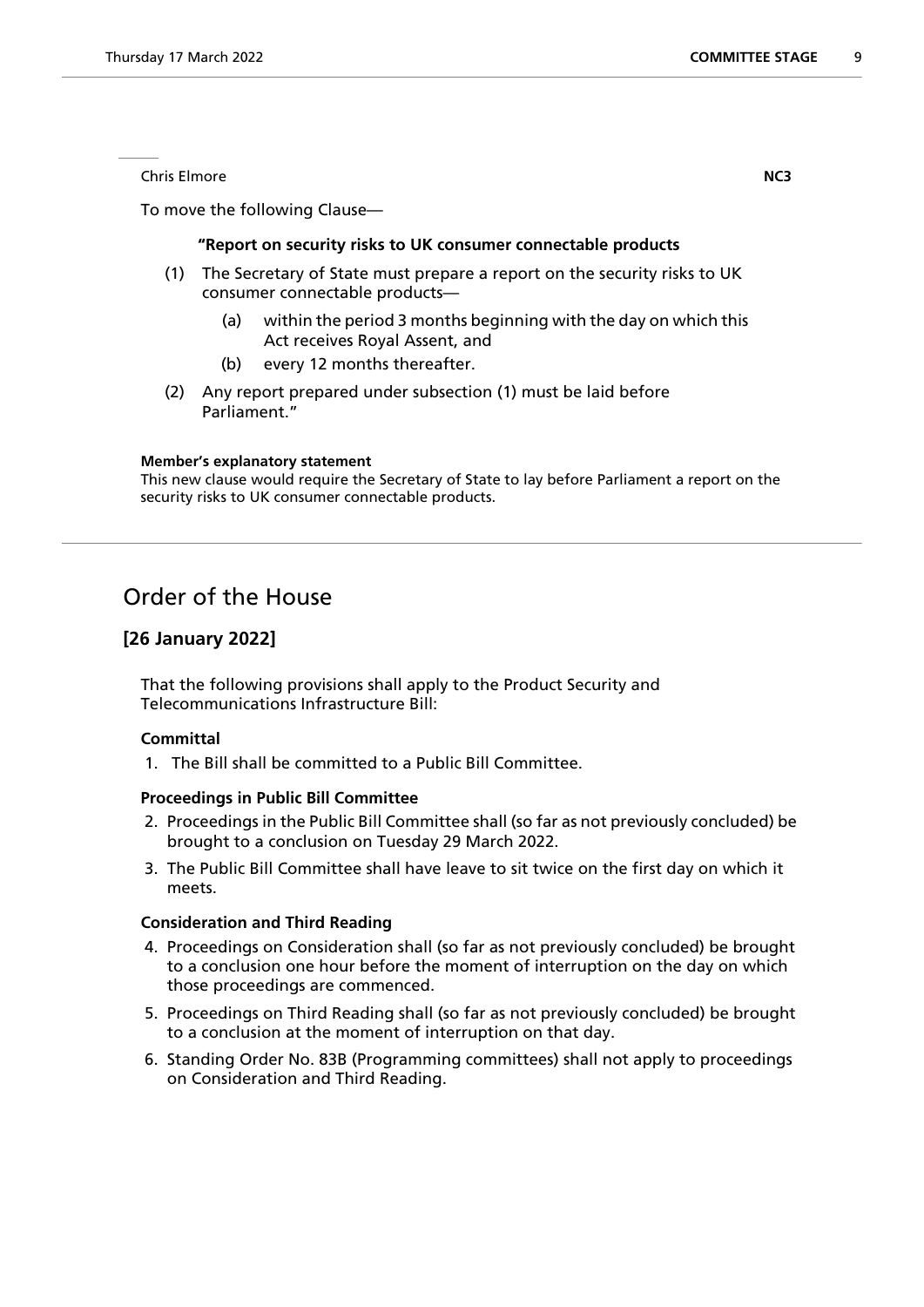#### **Other proceedings**

7. Any other proceedings on the Bill may be programmed.

## Order of the Committee

### **[15 March 2022]**

#### That—

- 1. the Committee shall (in addition to its first meeting at 9.25 am on Tuesday 15 March) meet—
	- (a) at 2.00 pm on Tuesday 15 March;
	- (b) at 11.30 am and 2.00 pm on Thursday 17 March;
	- (c) at 9.25 am and 2.00 pm on Tuesday 22 March;
	- (d) at 11.30 am and 2.00 pm on Thursday 24 March;
	- (e) at 9.25 am and 2.00 pm on Tuesday 29 March;
- 2. the Committee shall hear oral evidence in accordance with the following Table;

| Date             | Time                                     | Witness                                                                                          |
|------------------|------------------------------------------|--------------------------------------------------------------------------------------------------|
| Tuesday 15 March | Until no later than<br>$10.25$ am        | Protect & Connect; The Country,<br>Land and Business Association; The<br>National Farmers' Union |
| Tuesday 15 March | Until no later than<br>$11.25$ am        | The IoT Security Foundation; The<br>Internet of Secure Things Alliance;<br>techUK                |
| Tuesday 15 March | Until no later than<br>2.40 pm           | Professor Madeline Carr, University<br>College London; Copper Horse<br>Limited                   |
| Tuesday 15 March | Until no later than<br>3.40 pm           | Openreach; CityFibre; Speed Up<br><b>Britain</b>                                                 |
| Tuesday 15 March | Until no later than<br>4.20 pm           | <b>BUUK Infrastructure; The Internet</b><br>Service Providers' Association                       |
| Tuesday 15 March | Until no later than<br>$5.00 \text{ pm}$ | Which?; Refuge                                                                                   |

3. proceedings on consideration of the Bill in Committee shall be taken in the following order: Clauses 1 to 66, the Schedule, Clauses 67 to 78, new Clauses, new Schedules, remaining proceedings on the Bill;